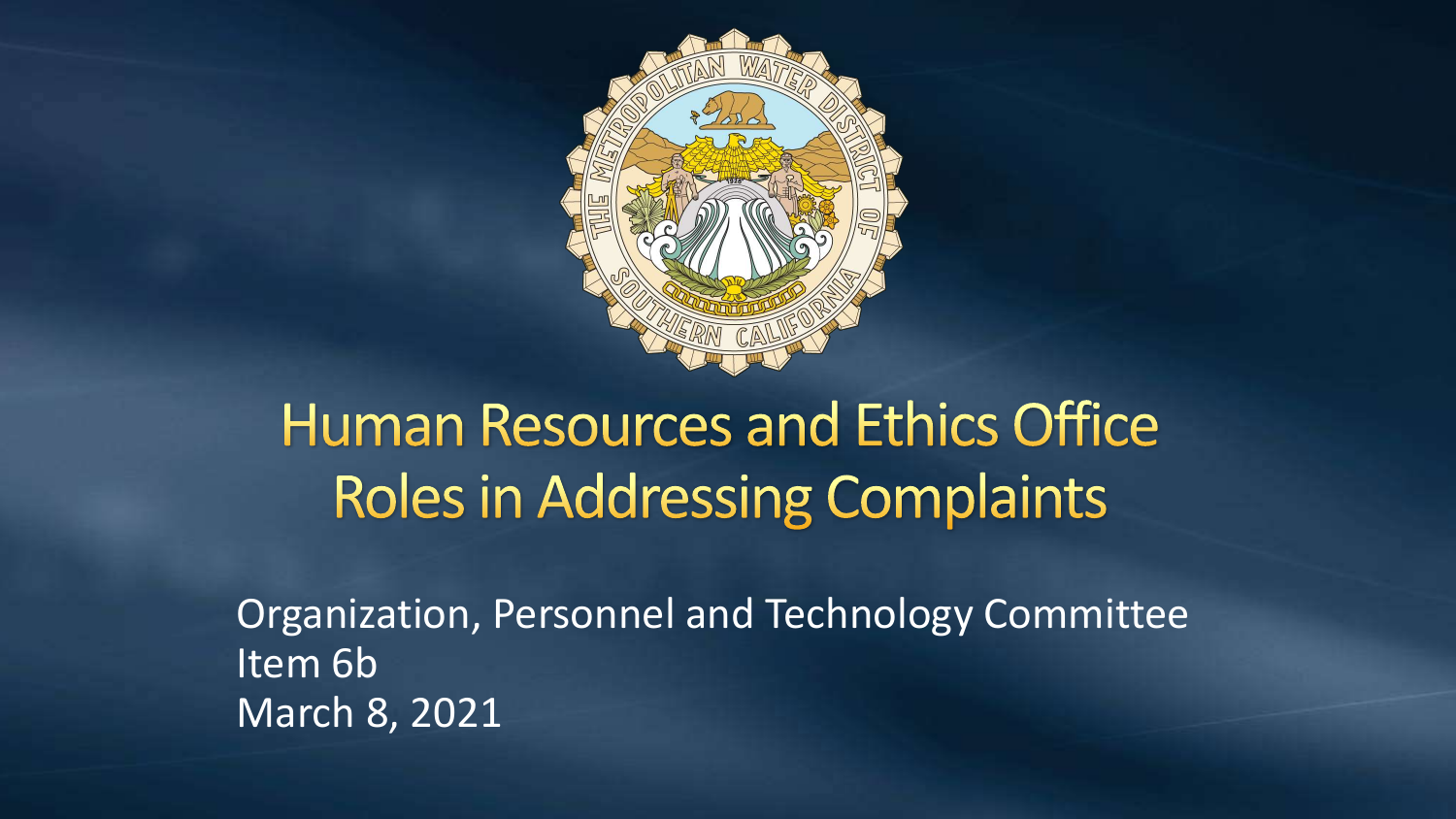# **Background**

- Request for clarification from Board member on roles and responsibilities
	- Specifically with regards to employee investigations
	- Clarify Human Resources and Ethics Office roles during external review of Metropolitan's EEO processes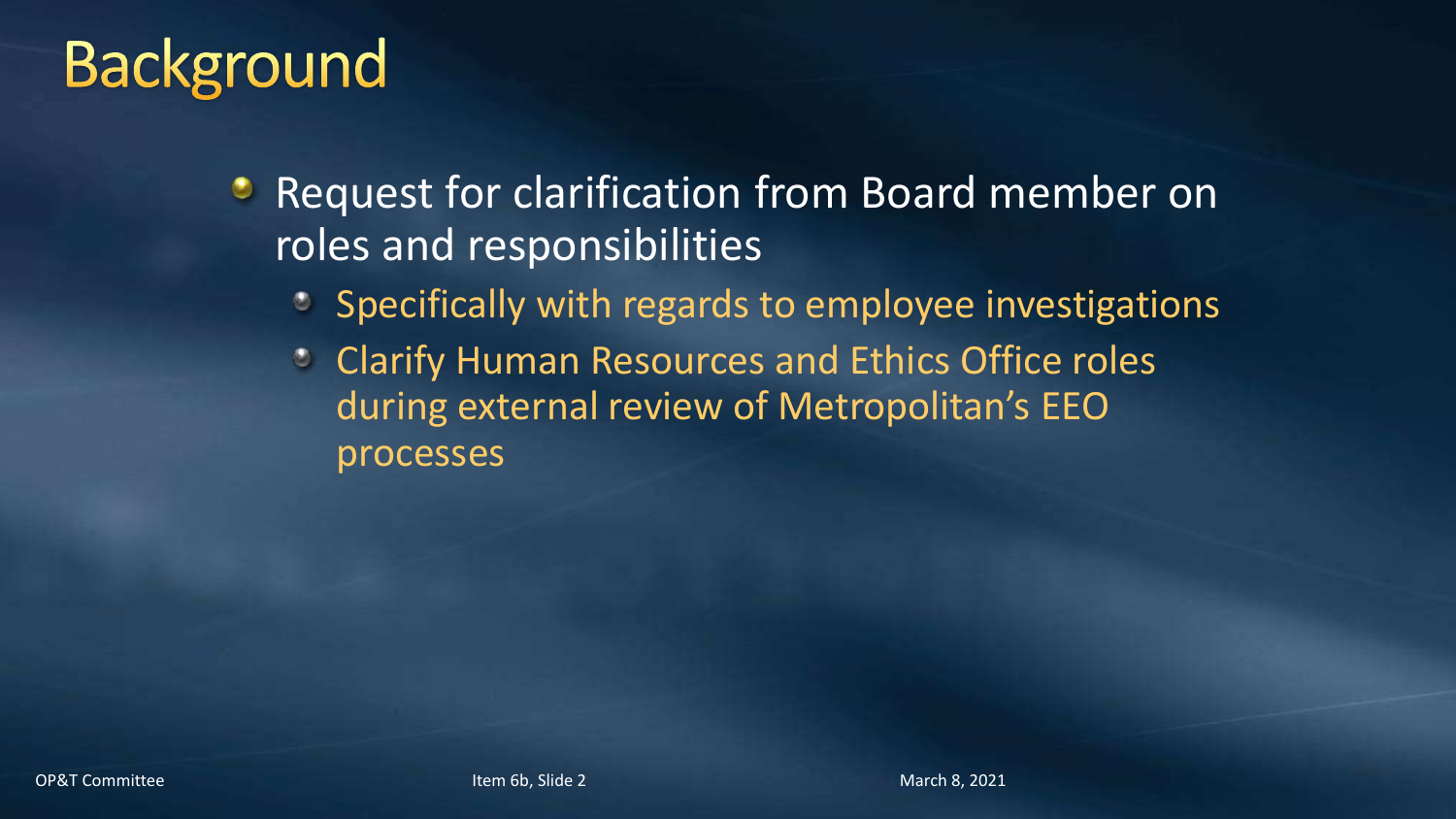- **Administers EEO Complaint Process per** Operating Policy H-07
	- Respond to inquiries
	- **Provide complaint forms and policy documents**
	- Determine when an investigation is needed
	- Work with Legal to conduct investigation
	- **Close out investigation once completed**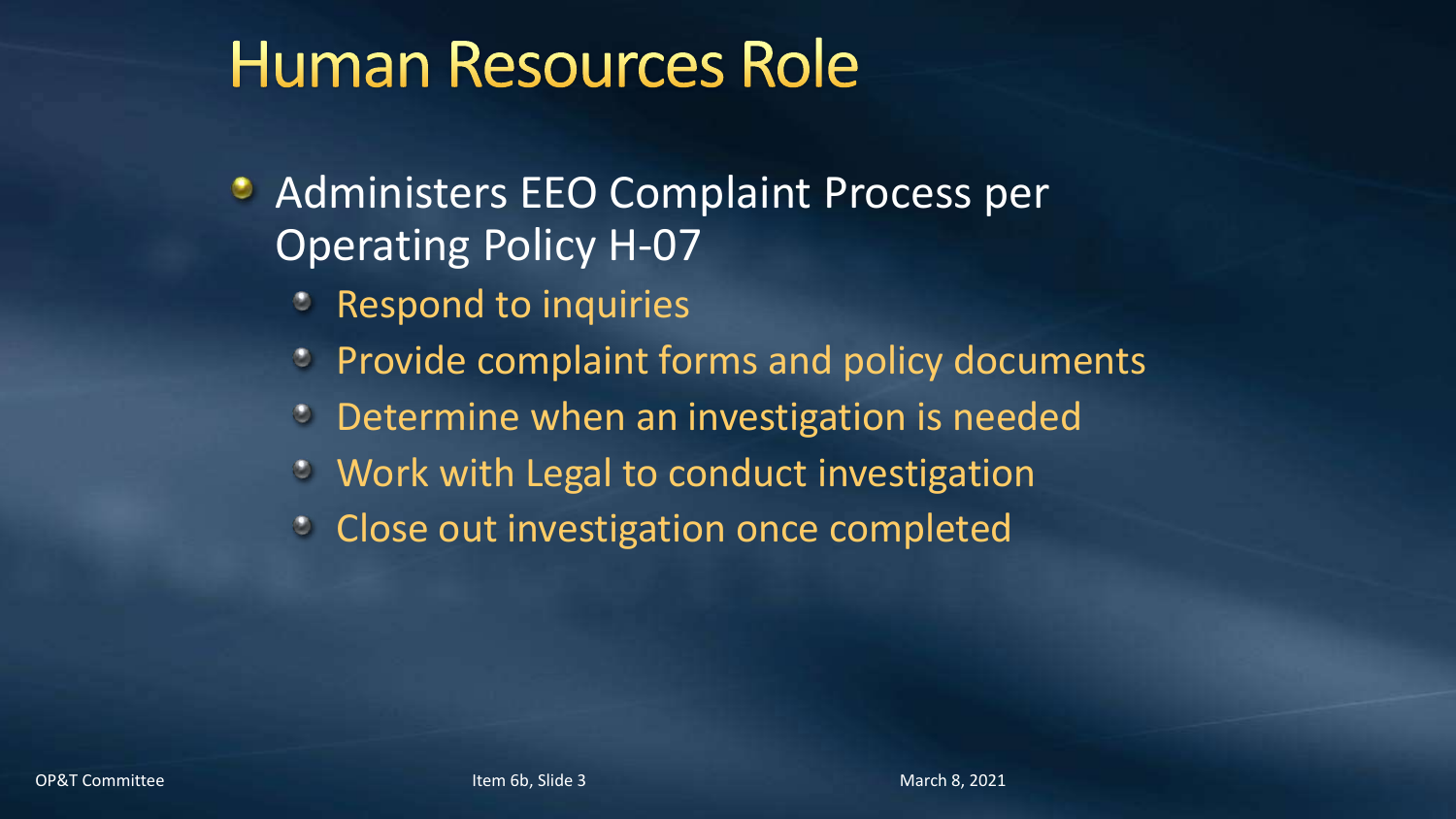- **Responds to Outside Agency EEO Charges per** Operating Policy H-07 and Administrative Code
	- Respond to complaints filed directly with U.S. Equal Employment Opportunity Commission or California Department of Fair Employment and Housing
	- Work with Legal to conduct internal investigation
	- Where possible, work with EEOC/DFEH and complainant to resolve the charge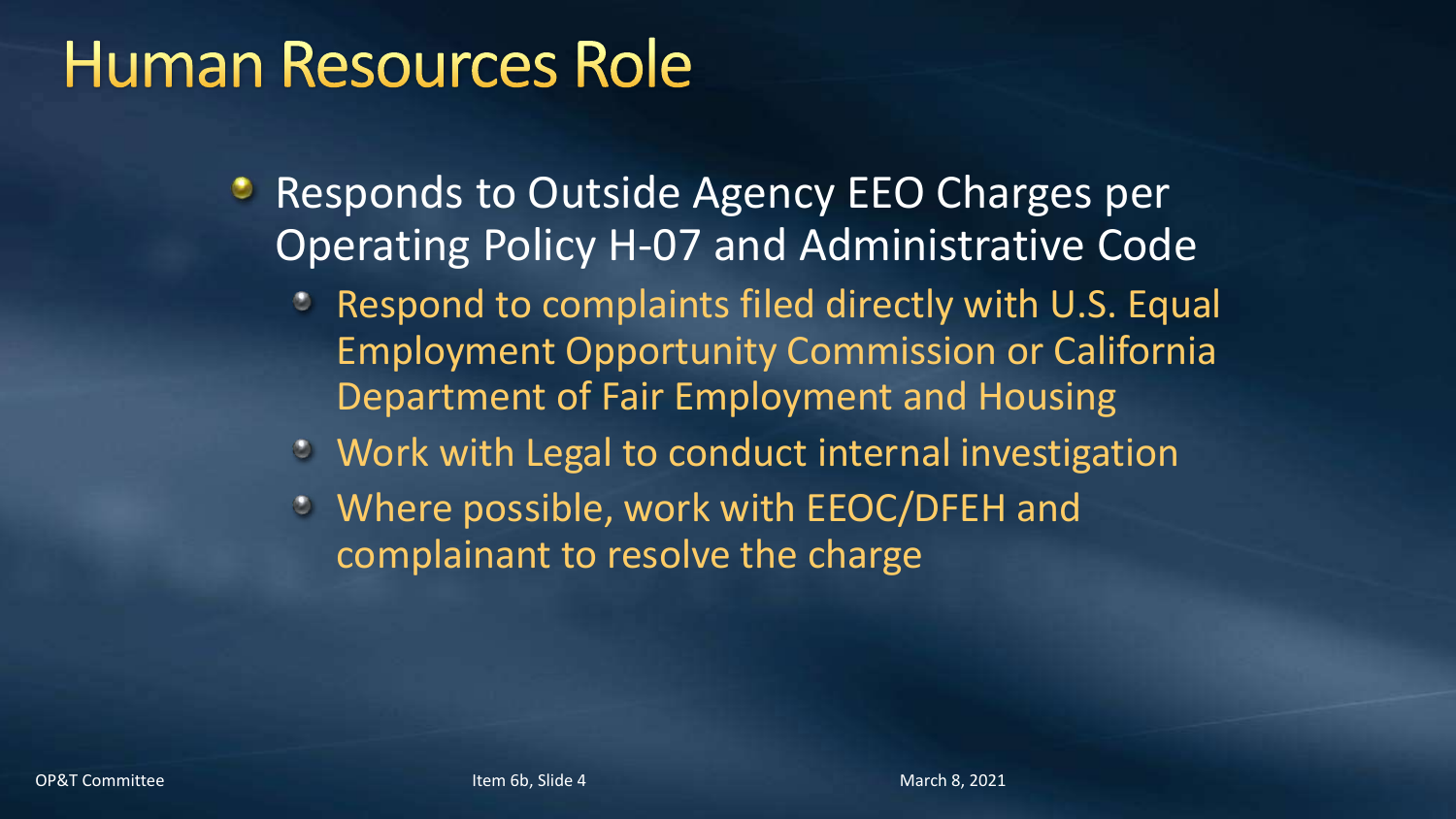- Administers potential Employee Misconduct per Memoranda of Understanding
	- Review accusations of misconduct
	- $\bullet$  Investigate facts, which may include formal Administrative Investigation coordinated by Legal
	- **Determine disciplinary action as appropriate**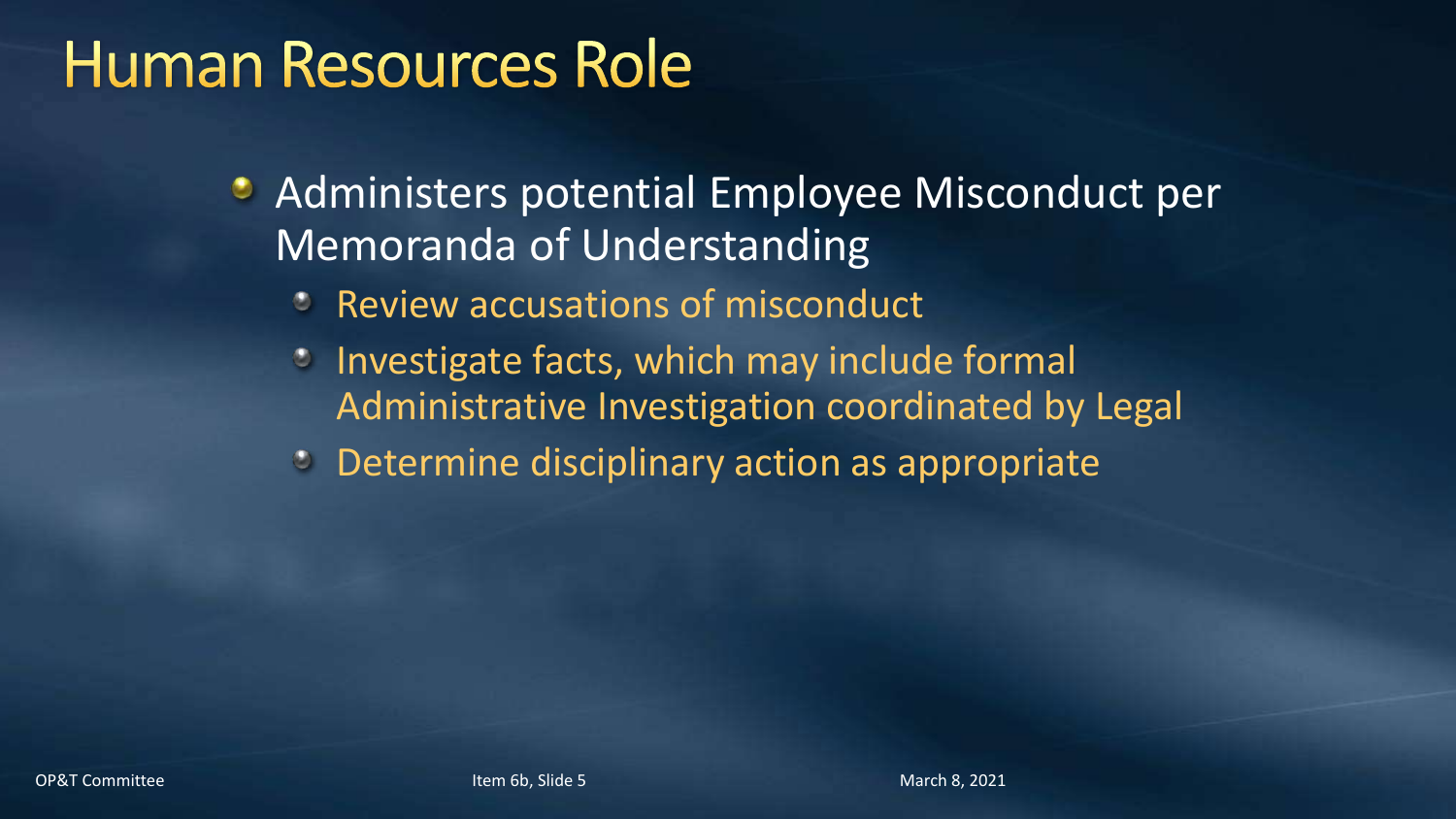- **Assesses Potential Threats of Violence, per** Operating Policy H-04
	- Evaluate potential threats as they are reported
	- **Take immediate actions to ensure employee safety**
	- Convene *Threat Assessment Team* (HR, Legal, Security, and outside resources as needed)
	- Determine whether threat exists, and address as appropriate (may include disciplinary action)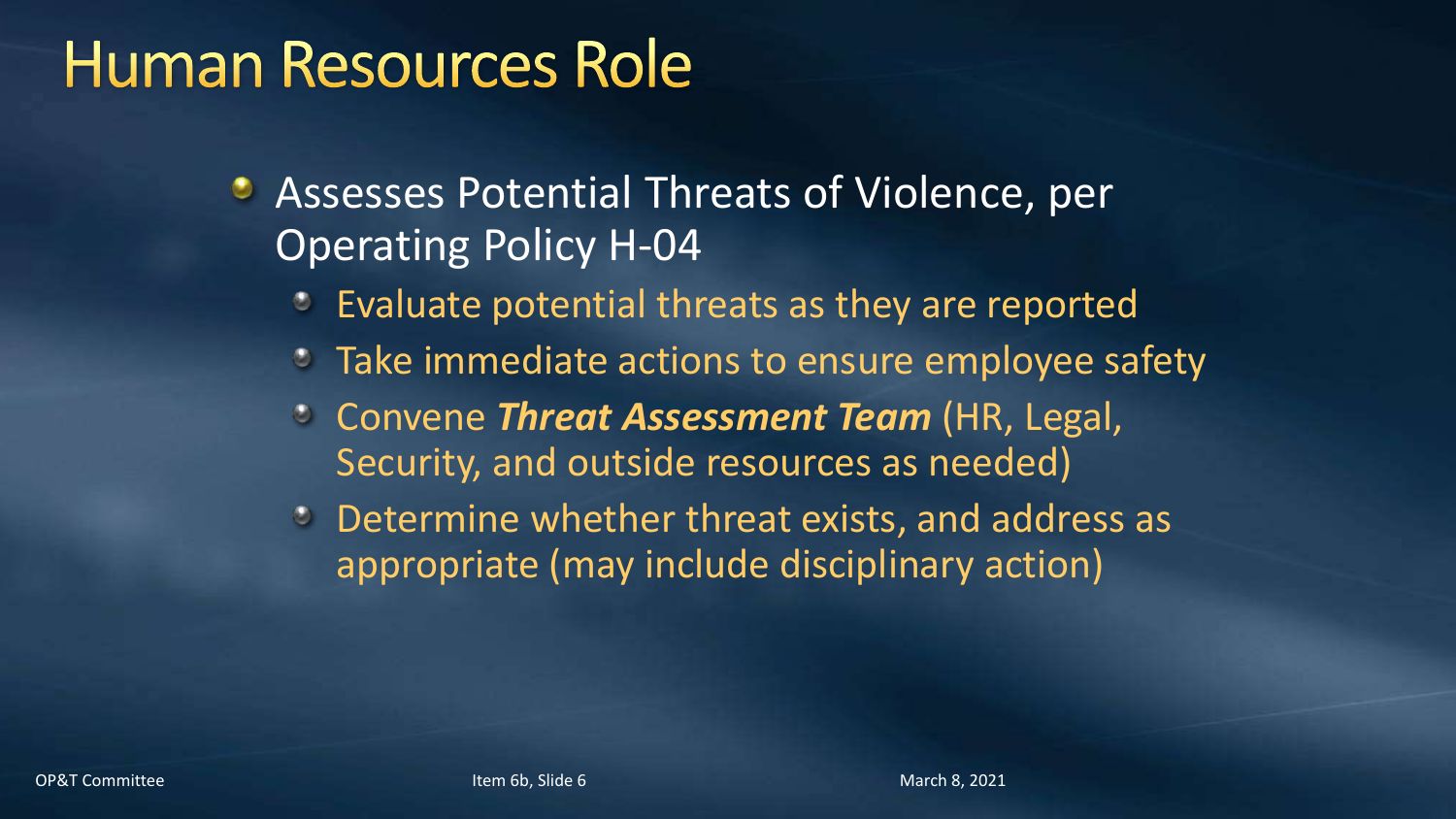# **Ethics Office Role**

**Investigate Potential Violations of** Metropolitan's Governmental Ethics Rules

- Ethics Rules
	- Misuse of Authority, Retaliation (non-EEO), Conflicts of interest, Outside Employment, Nepotism, etc.
- Law/Policies
	- <sup>o</sup> Senate Bill 60, Administrative Code, Ethics Operating Policy H-03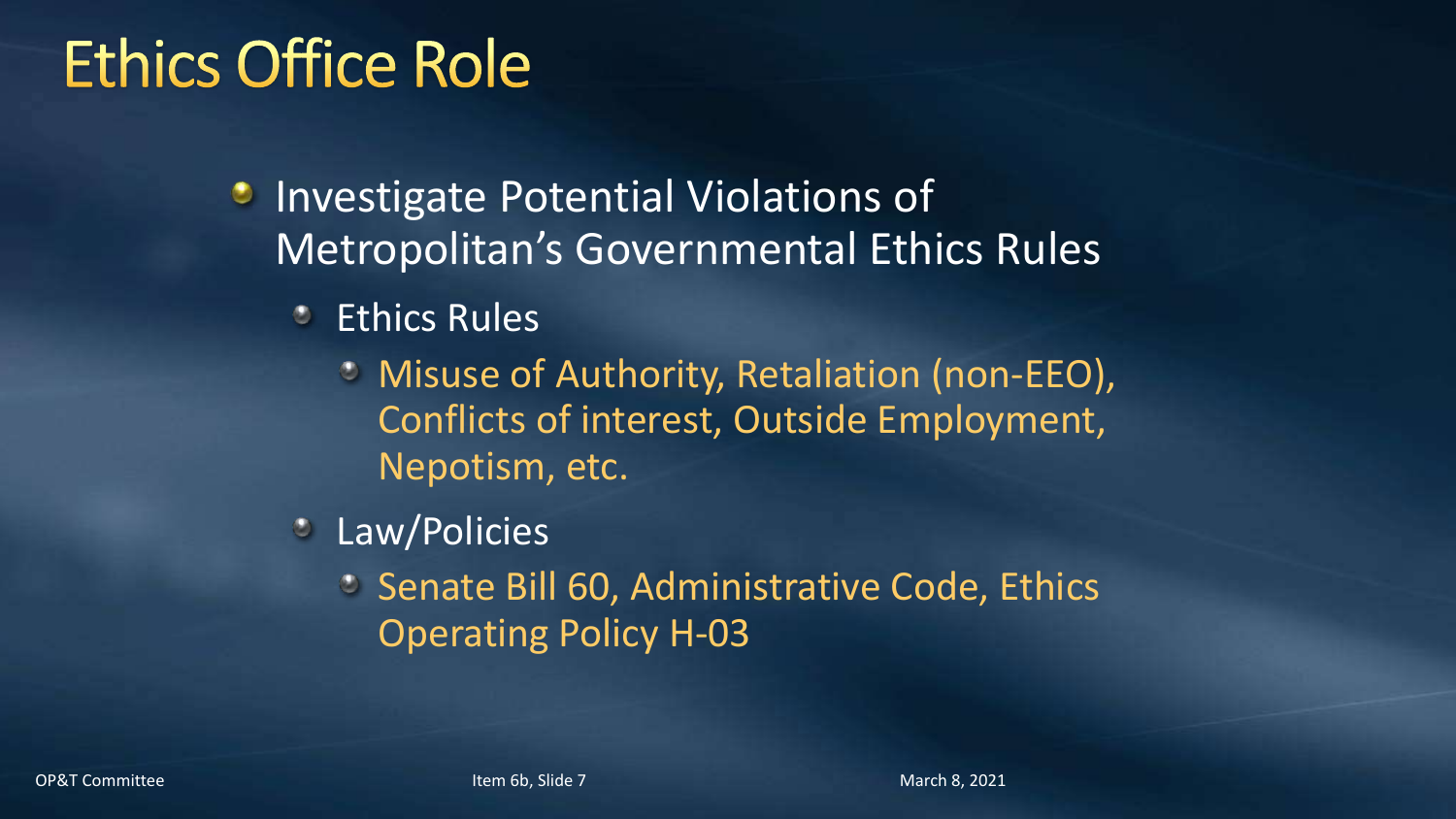# **Ethics Office Role**

- **•** Ethics Complaint Process
	- Determine if investigation is warranted/refer nonethics allegations
	- **Investigate alleged ethics violations**
	- Determine whether a violation occurred  $\bullet$
	- *C* Refer findings
		- **Employee violations**
		- **C** Director violations
		- External agencies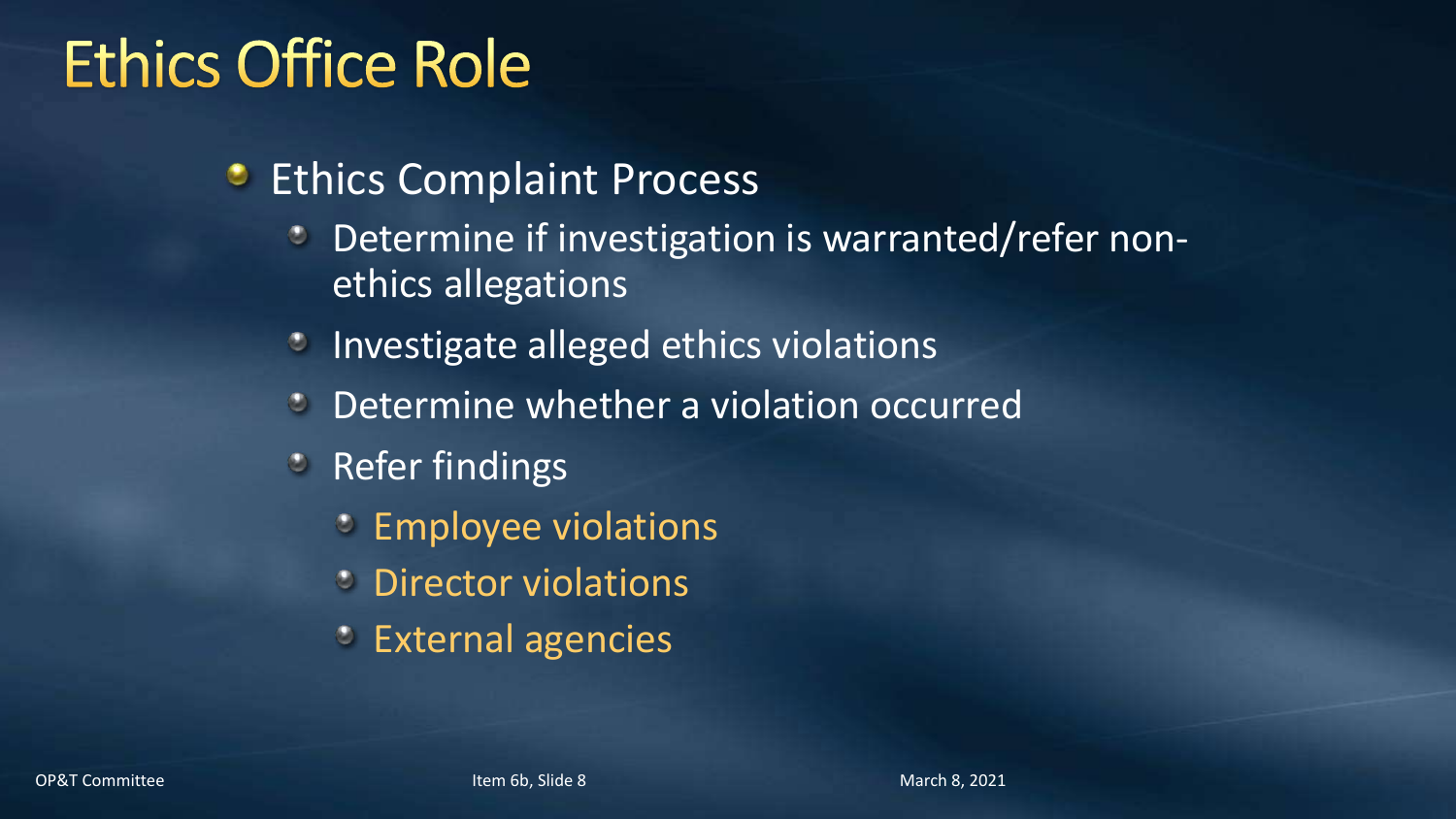# **Ethics Office Role**

#### **EEO Complaints**

- Director conduct may be reported to Ethics Office
- **Employee conduct may be reported to Ethics Office** (mandatory reporting to HR or GC)
- Policies
	- **EEO Operating Policy H-07**
	- **Sexual Harassment Operating Policy H-13**
- **O** Oversee Board-Directed External Review